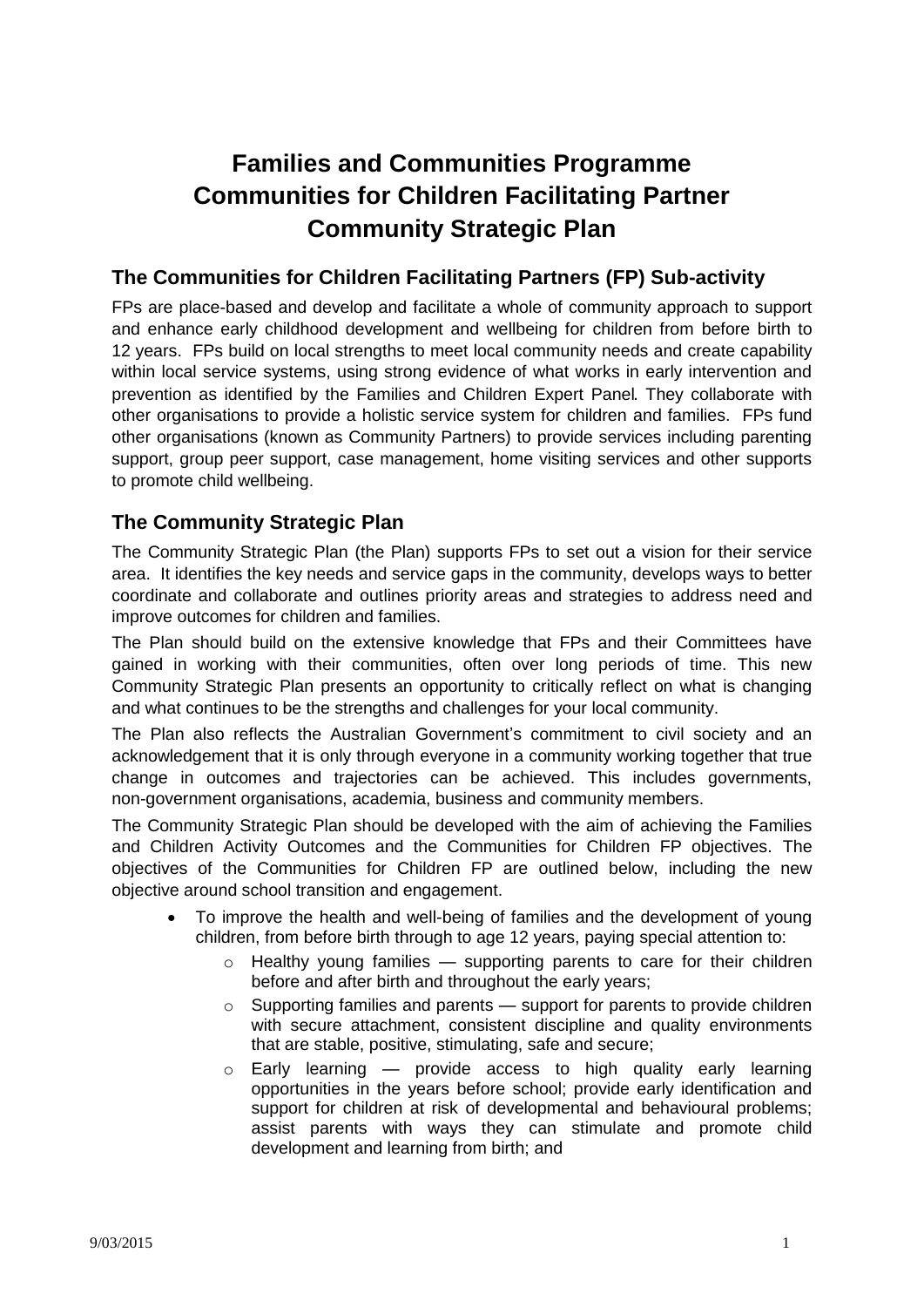- $\circ$  School transition and engagement support children and families to make a smooth transition to school and work with local schools to assist children and families with their ongoing engagement with school.
- To create strong child-friendly communities that understand the importance of children and apply this capacity to maximise the health, well-being and early development of young children at the local level.

# **Community Strategic Plan Guidance**

All Facilitating Partners are required to provide a Community Strategic Plan by **1 April 2015** for each Service Area and will cover the period to 1 July 2019.

The Plan includes the following sections:

- 1. Communities for Children Facilitating Partner's Details
- 2. Community Informed Service Mapping
- 3. Community Engagement
- 4. Service Area Vision
- 5. Priority Areas

When developing your Plan, you should consider the following documents:

- Families and Children Guidelines Overview
- Communities for Children FP Operational Guidelines
- Your Families and Communities Programme Grant Agreement, especially Item B
- Families and Children Performance Framework
- Families and Children Programme Logic, and
- State, territory and local government policies, plans and services

FPs will likely generate a substantial amount of valuable information as they develop their Plan. However, as part of the Department's commitment to reducing reporting requirements, FPs can limit responses to **one page per section** and **one page per priority area**.

The Plan must be developed in conjunction with your Communities for Children Committee and signed by an authorising officer in your organisation before is it submitted to your Grant Agreement Manager for review.

Please contact your Grant Agreement Manager if you need assistance developing your Plan or if you may have difficulty in meeting the due date.

Other useful information resources include:

- [Factsheet on the Families and Children Expert Panel](http://www.dss.gov.au/our-responsibilities/families-and-children/programs-services/family-support-program/families-and-children-activity-expert-panel)
- [Factsheet on Collaboration](http://www.dss.gov.au/our-responsibilities/families-and-children/programs-services/family-support-program/factsheet-collaboration)
- [Closing the Gap on Indigenous Disadvantage](https://www.coag.gov.au/closing_the_gap_in_indigenous_disadvantage)
- [Closing the Gap: National Indigenous Reform Agreement](https://www.coag.gov.au/node/145)
- [The Toolkit for Indigenous Service Provision](http://www.dss.gov.au/our-responsibilities/indigenous-australians/programs-services/recognition-respect/toolkit-for-indigenous-service-provision)
- [The Working and Walking Together handbook prepared by SNAICC](http://www.google.com.au/url?url=http://www.snaicc.org.au/_uploads/rsfil/02497.pdf&rct=j&frm=1&q=&esrc=s&sa=U&ei=3qqnU8HlGYKQkwXGgoHYCg&ved=0CBQQFjAA&usg=AFQjCNF61xvh9XDBs57QBTy4tZk_468UaA)
- The Engaging hard-to-reach families and children report by Natasha Cortis, Ilan Katz [and Roger Patulny](https://www.google.com/url?url=https://www.sprc.unsw.edu.au/media/SPRCFile/33_OccPaper_26.pdf&rct=j&frm=1&q=&esrc=s&sa=U&ei=MaunU4XAA8jGkwXElYC4Cw&ved=0CCkQFjAD&usg=AFQjCNG9B-OYYAlfalZmdjdjldFeQr2Mtw)
- The Family Relationship Services Australia (FRSA) What Helps and Hinders, FRSA [Linkages and Collaboration Project Report](http://www.google.com.au/url?url=http://www.frsa.org.au/storage/documents-pdfs/FRSA%2520Linkages%2520Collaboration%2520Report%2520vWeb.pdf&rct=j&frm=1&q=&esrc=s&sa=U&ei=0K2nU4rDC468kAW7zoHICg&ved=0CBQQFjAA&usg=AFQjCNGfhY9qS41lAB_4TwTCYISlw5eO3g)
- [Interagency Collaboration by the Australian Institute of Family Studies](http://www.google.com.au/url?url=http://www.aifs.gov.au/afrc/pubs/briefing/b021/bp21a.pdf&rct=j&frm=1&q=&esrc=s&sa=U&ei=Ya6nU_b4C8PgkAXhvYCoCw&ved=0CBQQFjAA&usg=AFQjCNFZMpbMv_tOAOVIlsJV2bbCchkN7A)
- Promising Practice Profiles at the Australian Family Relationships Clearinghouse by [the Australian Institute of Family Studies](http://www.aifs.gov.au/cafca/ppp/ppp.html)
- **[Creating Conditions for Collective Impact](http://www.griffith.edu.au/criminology-law/key-centre-ethics-law-justice-governance/research/prevention-developmental-pathways/creating-conditions-for-collective-impact)**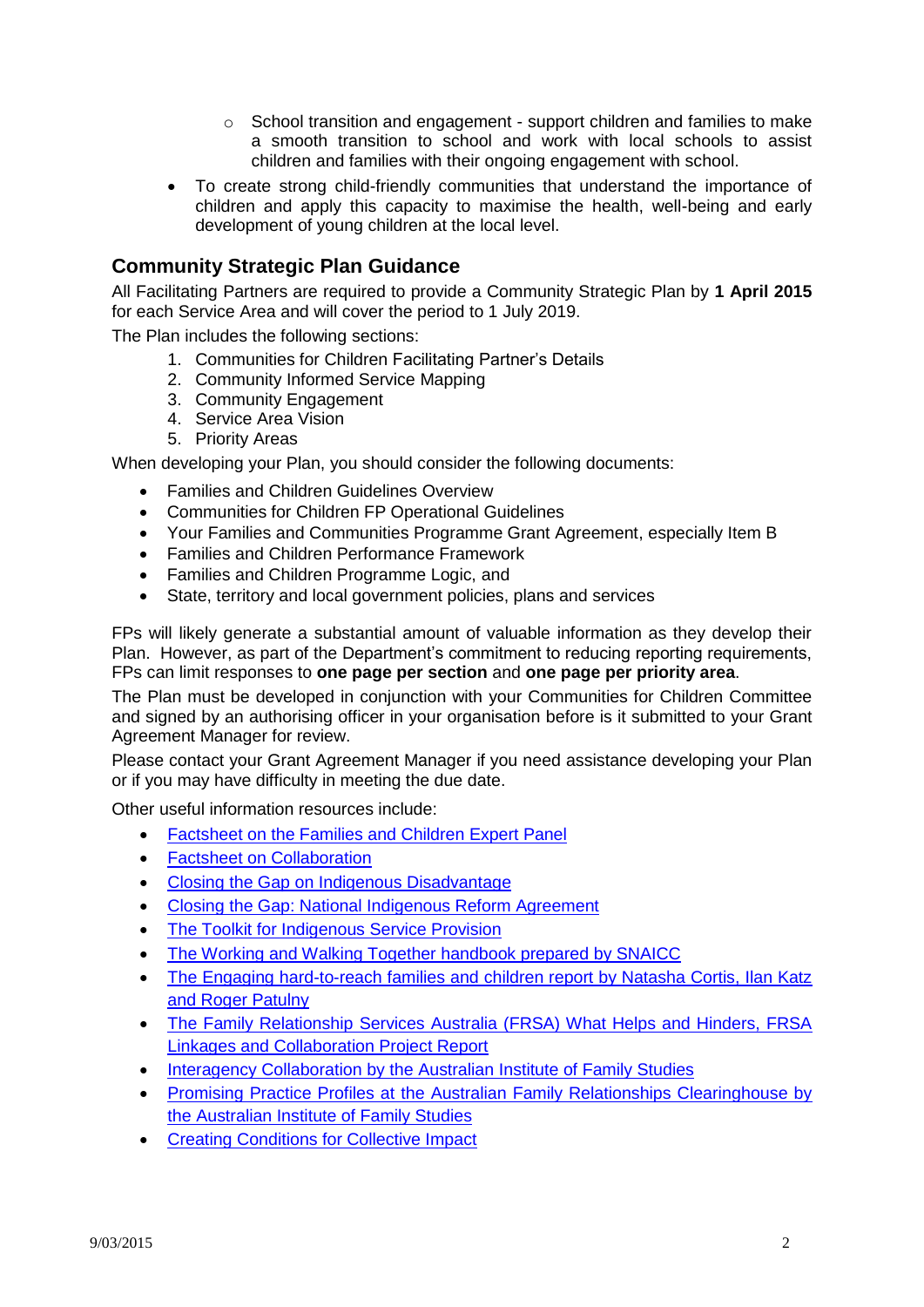# **1. Communities for Children Facilitating Partner's Details**

# **Facilitating Partner Details**

| Service Area Name            | Fairfield                                                                                                                                                               |
|------------------------------|-------------------------------------------------------------------------------------------------------------------------------------------------------------------------|
|                              | Includes the suburbs: Carramar<br>Fairfield, Fairfield East, Fairfield Heights,<br>Fairfield West, Old Guildford, Smithfield,<br>Villawood, Wetherill Park and Yennora. |
| FP Name                      | The Smith Family                                                                                                                                                        |
| <b>FP Contact Name</b>       | Randa Warda                                                                                                                                                             |
| <b>FP Contact Title</b>      | <b>Project Manager Communities for</b><br>Children Facilitating Partner - Fairfield                                                                                     |
| Address                      | 2/11 William Street<br>Fairfield                                                                                                                                        |
| State/Territory and Postcode | NSW, 2165                                                                                                                                                               |

# **Community Strategic Plan**

| <b>Date Communities for Children</b><br><b>Committee agreed to Community</b><br><b>Strategic Plan</b> | 3 March 2015                                                                   |
|-------------------------------------------------------------------------------------------------------|--------------------------------------------------------------------------------|
| <b>Name of Facilitating Partner</b><br><b>Authorising Officer</b>                                     | Sulabha Pawar<br>National Manager, Government and<br><b>Community Projects</b> |
| <b>Signature of Facilitating Partner</b><br><b>Authorising Officer</b>                                | SULABHA PAWAR                                                                  |

## **DSS Use**

| Date of Submission to DSS     |  |
|-------------------------------|--|
| Date of DSS approval          |  |
| <b>DSS Delegate Name</b>      |  |
| <b>DSS Delegate Position</b>  |  |
| <b>DSS Delegate Signature</b> |  |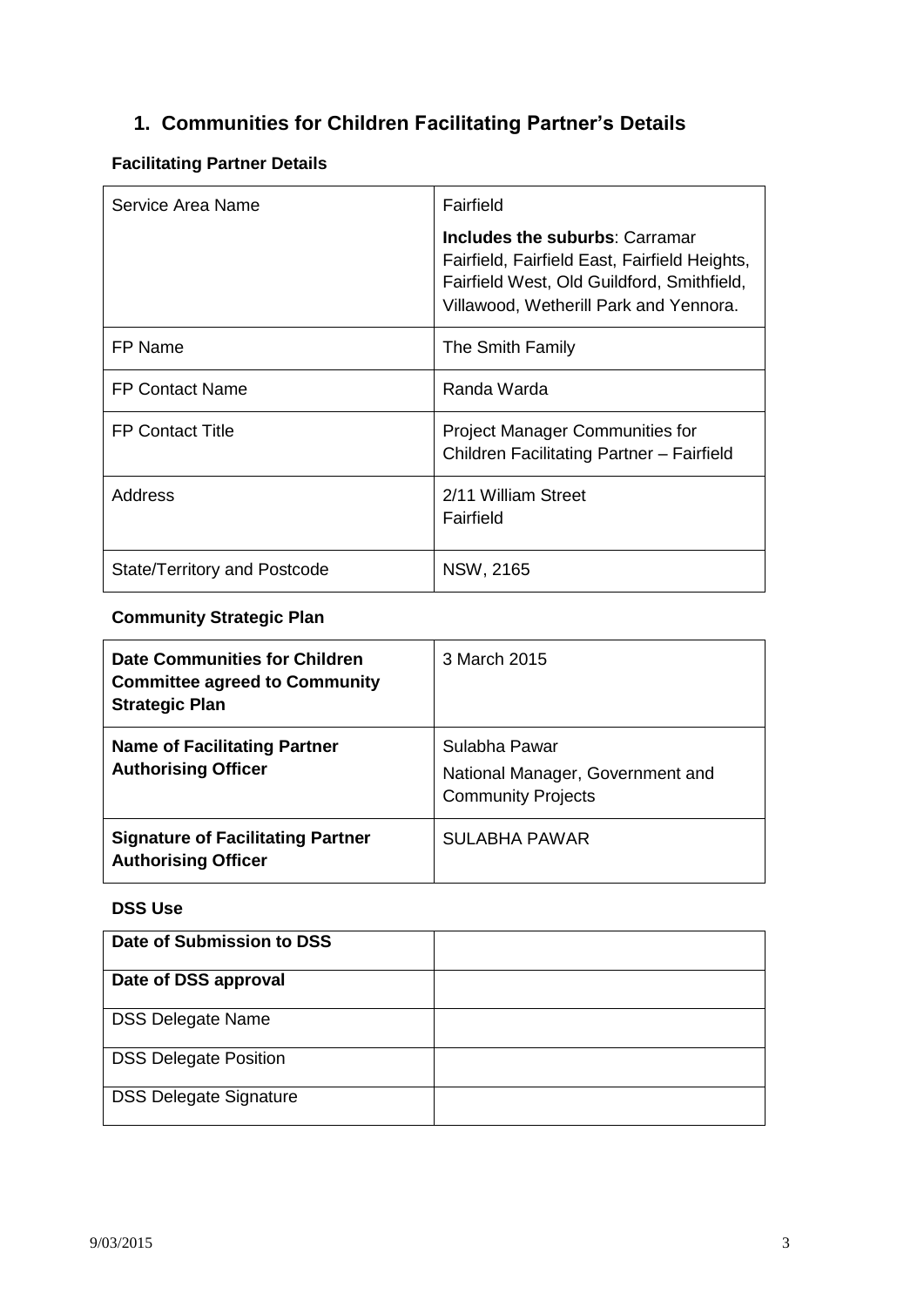# **2. Community-Informed Service Mapping**

## *Fairfield City and its Demographics*

The Fairfield CBD is 30km South West of Sydney and it leads an LGA spanning 102 square kilometres and 27 suburbs. While some of these suburbs are home to families on above average incomes, there is a density of significantly vulnerable and disadvantaged people in the east of the LGA. This includes the Communities for Children suburbs: Carramar, Fairfield, Fairfield East, Fairfield Heights, Fairfield West, Old Guildford, Smithfield, Villawood, Yennora and Wetherill Park. At the 2011 ABS Census, the population of Fairfield included 0.7% of Aboriginal and Torres Strait Islanders, 52.3% who were born overseas and 69.9% who speak a language other than English at home. Fairfield is historically one of the most multicultural hubs in all of Australia and has recently become the area of highest intake of refugees and asylum seekers with 9,377 migrants from 117 different countries arriving in the area between January 2011 and December 2014.

The community of Fairfield is home to three distinct population groups: the long-term nonmigrants living generally in what is known as the Parks district, the long-term migrant people who began settling in the area since early in the  $20<sup>th</sup>$  century and the newly-arrived refugee and asylum seekers. The latter is a group whose arrival and sometimes movement out of the area create a relatively high transience. Those who remain in the LGA or nearby suburbs have built 'emerging communities'. While each of these groups have unique needs, all of them suffer from poverty, evidenced by Fairfield's SEIFA ranking as the  $3<sup>rd</sup>$  most disadvantaged LGA in NSW and the only metropolitan area in the bottom 16 rankings.

# *Fairfield Children and Families*

Fairfield's children and families experience extremely high levels of vulnerability. Babies are born in families that experience socio-economic instability; young children enter formal schooling with significant deficits in all 5 AEDC domains and are overall nearly 1<sup>1/2</sup> times more likely to suffer from 2+ vulnerabilities when they begin school. Young and older parents feel socially excluded and unable to engage with healthy social activity because of lack of access and affordability; many suffer from preventable illnesses that, according to the Fairfield LGA Health Profile 2014, led to 4,162 hospitalisations and over 200 deaths in 2010- 12; youth and adults experience disengagement that is attested by DEEWR unemployment rate of 21.2% in the 2165 postcode in September 2014, 3.7 times the NSW rate and the highest in the State; families experience housing stress with average household sizes of 3.23 persons compared to 2.5 in NSW, and cost of rent at rates competitive with suburbs closer to the City of Sydney; the stress of high cost of living is made worse with extremely high gambling and smoking addictions.

There is also cross-cultural stress in the area: emerging communities, refugees and asylum seekers of trauma and torture experiences and economic migrants bring with them yet another layer of complexity and add to the challenges already existing in the area.

## *Community informed mapping of strengths and needs*

The Facilitating Partner's community consultation established that there is a need to create strong and stable social support networks for children and families in Fairfield in order to increase their ability to access the services sector. 435 conversations were undertaken with children and parents who indicated that they feel lonely and isolated; they do not have access to social networks, to meaningful health and wellbeing activities and spaces, or to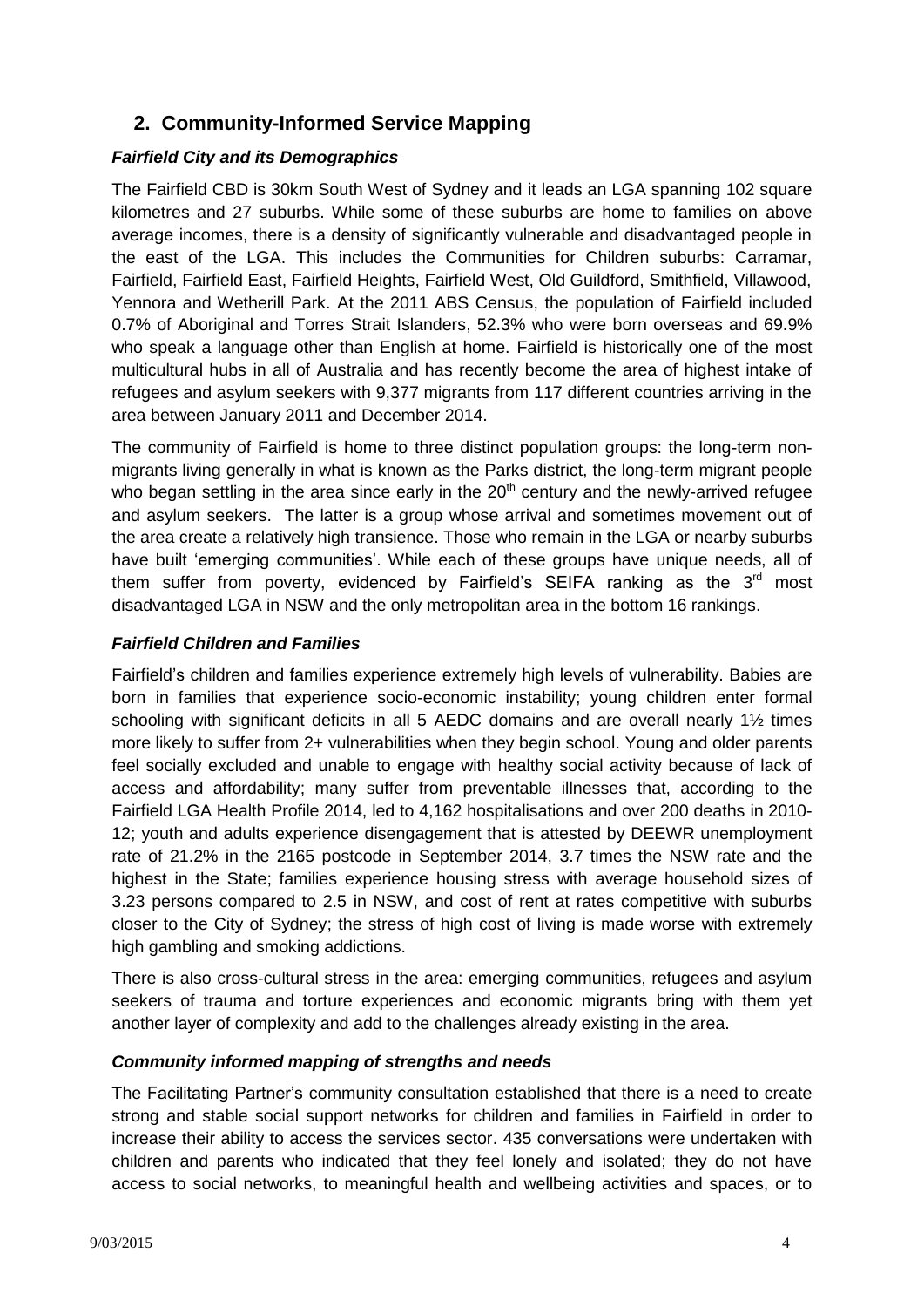meaningful and engaging education and work opportunities. The consultation also uncovered that children and their families are not skilled to handle life transitions and end up unprepared and disengaged at school and in society.

Another area that was consistently highlighted through the consultation was that the high levels of engagement of young children, particularly seen through their primary school attendance rate of 91-97% across the LGA, is not sustained as they get older. These children have strong aspirations and ambitions, and many relate their dreams to helping their family overcome current disadvantage, however, their enthusiasm is not extended into adolescence and adulthood. This can be strongly linked with the parents' lack of motivation to be engaged members of civil society and the educational, health and wellbeing challenges they themselves live with on a daily basis. A consistent approach that builds the profound skills necessary to remain motivated and engaged, and that is relevant, realistic and meaningful to these families, would support these children to grow into positively effective members of society.

#### *The Fairfield Service System*

There is a plethora of services at Fairfield ranging from Federally funded early childhood and family services to a concentration of NSW Health, multicultural services, settlement services, job seeker networks, NGOs delivering single parent, mother, father and family support services, school based and school related services and programs. Some of these services are experiencing stress related to government reform and funding changes. For example, the local supported playgroups are developing strategies to facilitate and enable staff to transition families in a period of 12 to 18 months, and NGOs are scaling back services that have lost government funding such as Anglicare's highly effective HOPE refugee family and relationship counselling. The impact of the latest round of Commonwealth funding will not be felt for another few months. Government decisions relating to housing accessibility will also create a gap that is too soon to realise at this point in time.

The issue surrounding services and service provision at Fairfield is predominantly in the area of communication, access and reach. This aspect was consistently highlighted by families and service providers during the FP community consultation. There is a need to improve access and reach between vulnerable, isolated children and families, and the service industry in the LGA. Enhancing the effectiveness of the service sector to connect with vulnerable children and families and to increase participation in activities would in turn encourage people to attend services and to engage meaningfully in long-term, sustainable processes.

Service providers at Fairfield are connected through interagencies, as well as through a referral system. The services are grouped according to target clients and speciality. Smooth referral processes apply to clients who fall within the target age, gender, status and need categories, however, when clients cease to fit into the criteria of a service they then seem to drop out of the network. There is hence a gap in the communication between services in the broader sector; the DSS Data Exchange will help track some of these families and individuals. Child, youth, young adult and parent services would benefit their own practices and their clients' needs by knowing more about each other and about what is available. There is a clear opportunity to improve support through improving the communication, access and reach across the community.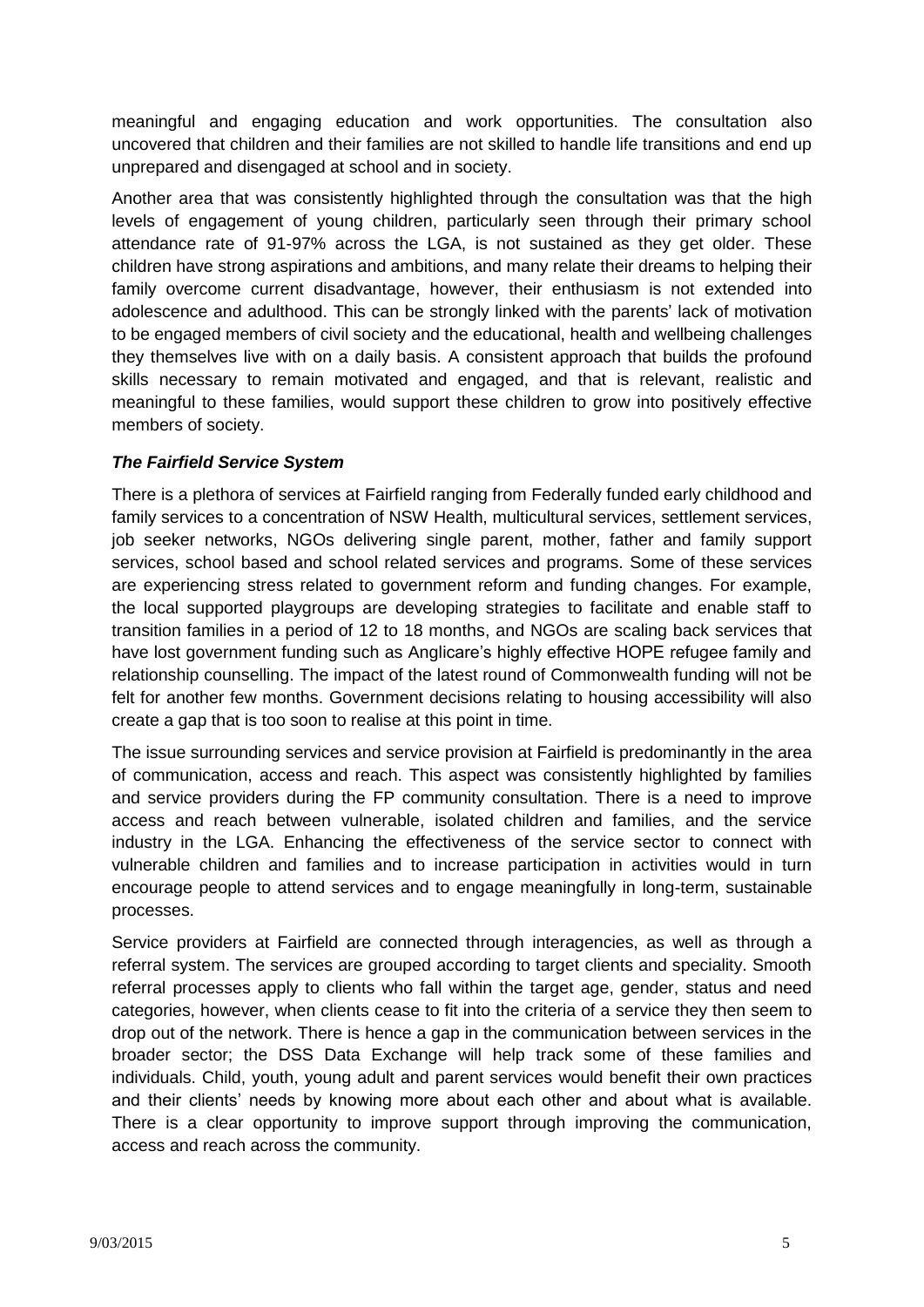# **3. Community Engagement**

Communities for Children (CfC) has been at Fairfield since 2005 and has geographically expanded from the centre of the LGA to include 10 suburbs in total. The Smith Family as Facilitating Partner conducted a thorough *research and community consultation* process in developing its Community Strategic Plan 2015-2019. The consultation process was guided by the *CfC Committee* and the current *Community Partners* from the start. The survey was developed in conjunction with the Community Partners who ensured focus on learning about the experiences of children and families and that are health, wellbeing and socio-economically related. The survey was evaluated before public distribution by a Committee advisory group that included three service providers who were new to the Committee and who represented the new CfC areas of Smithfield and Wetherill Park, and local settlement services.

The *consultation* involved a total of 540 interactions with children 0-12, parents, service providers and utilised methods that included surveys, interviews and focus groups. Interviews were also conducted with school leaders and staff as well as local businesses. The extensive *engagement of the community* delivered a representation of the diversity of voice and experience of people living at Fairfield. The only group that was challenging to engage in this process was Aboriginal and Torres Strait Islander people. This group comprises only 0.7% of the population of the Fairfield LGA and they generally do not live in the CfC area. The FP is closely connected with the Fairfield Local Aboriginal Access Group, an interagency that in 2015 is developing a strategy and an approach to increase engagement of local Aboriginal and or Torres Strait Islander people with services.

The findings of the community consultation and the desktop research undertaken by the FP team were tabled in a *Scoping Document* that was endorsed by the Committee at its meeting on  $3<sup>rd</sup>$  February 2015. The Committee, along with other community members, engaged with the *Summary of Findings* of the report in developing our *strategic priorities* at a forum held on  $13<sup>th</sup>$  February 2015.

In 2015, the FP will continue to engage a *broad representation* in the Committee and maintain the active participation and membership of its six distinct groups: parents, community partners, other service providers, school leaders and personnel, local authorities and government agencies as well as local businesses and the Cumberland Chamber of Commerce. The group that will be added to enhance the relevance of the work of the FP and the Committee will be of children 0-12. This will be possible through an after school or a school holiday activity. The breadth of membership of the Committee ensures the representation of the diversity of people living at Fairfield, the diversity of the services provided, and the voice of the vulnerable and disadvantaged people who are the intended beneficiaries of our work.

The Committee will continue to meet bi-monthly and members will hold *active, participatory membership* that will be re-invigorated at the start of each financial year through an Expression of Interest process. The Committee's *engagement with our target groups* will be enhanced *through creative strategies* in order to increase exposure of our work and to connect the Committee directly with vulnerable children and families, and with local businesses and authorities who are keen to strengthen harmonious relationships and partnerships across the LGA.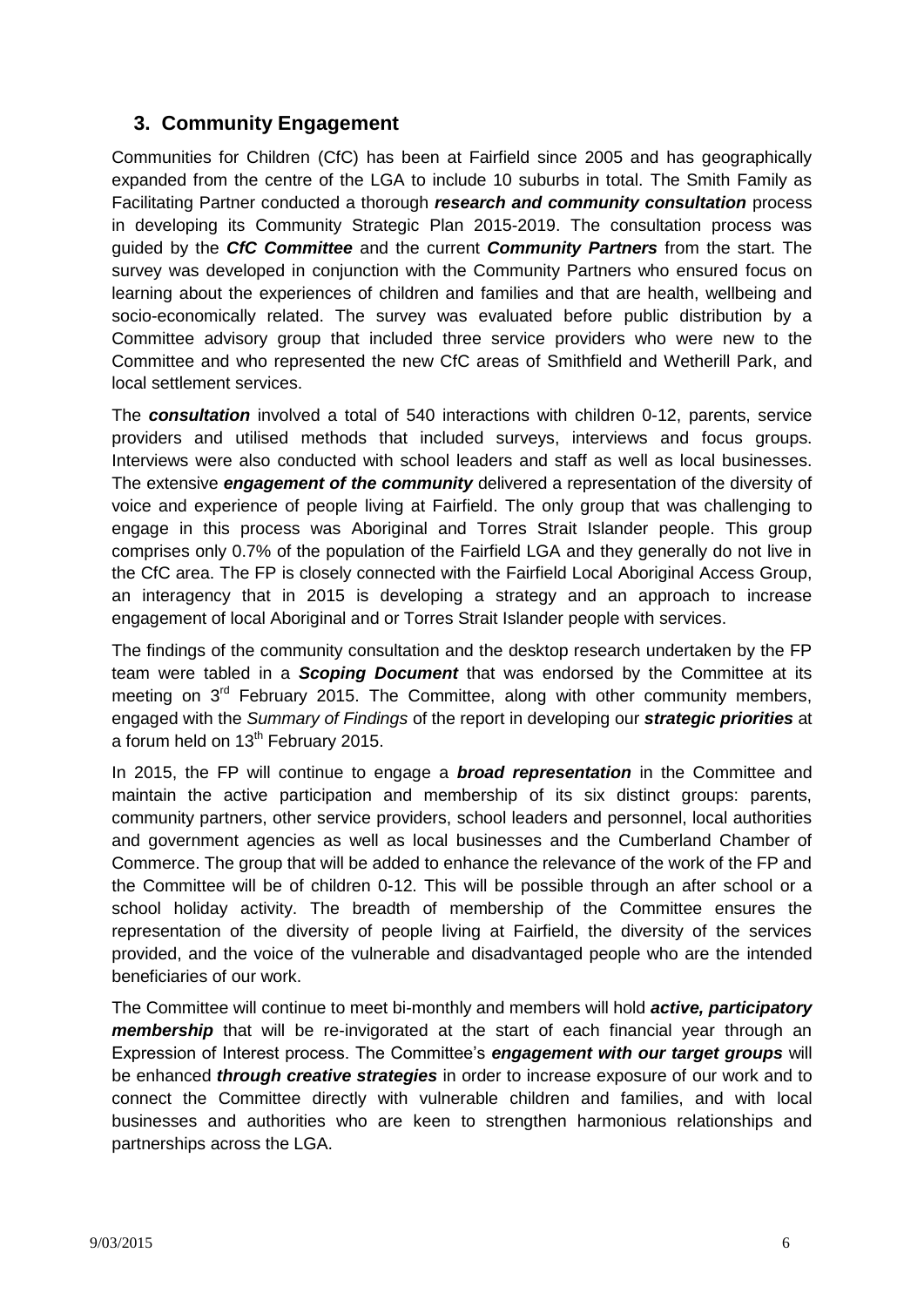As per previous practice, the FP will have a relationship with *local schools and school leaders* through the Committee and through programs in its organisation's portfolio, but it will essentially concentrate all fundamental relationships in the activities and programs delivered by its Community Partners who work at and through schools. The FP will engage Committee members and Community Partners in developing Outcomes Based Accountability, and it will support and provide mentoring and training opportunities to the community in the use of research and in developing evidence informed practice.

## **Attached: CfC Committee membership list and Terms of Reference**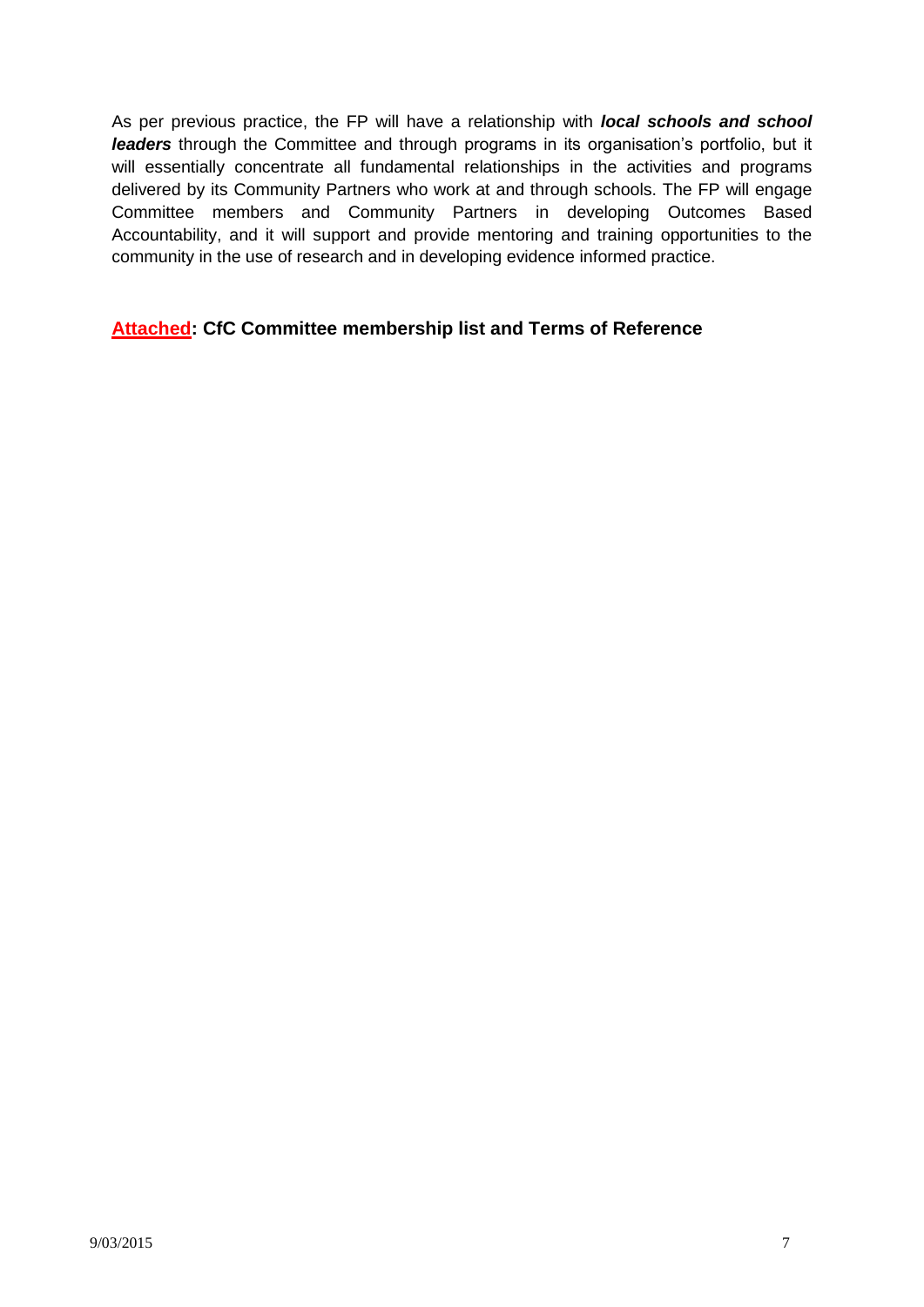# **4. Service Area Vision**

**Vision**

## **Fairfield is an aspirational community that is welcoming, where children grow healthy and safe and go on to become active members of our community**

The *Vision for the Fairfield CfC FP* area is about strengthening the community by empowering its children and enabling them to envision a future that is safe and defined by success. It represents the two-way interaction between community and individuals, who are 'grown' into integral members of the community. This vision also speaks to the diversity, multiculturalism and transient population of Fairfield in its 'welcoming' frame; the community wants to see harmony across its many small community groups.

This vision developed from an activity of the CSP Strategic Priorities Forum that asked participants to write the headlines that they want to see in June 2019. Every group fed back a vision that saw children as confident, independent, resilient and safe. It was unanimously agreed that the community will be characterised as 'aspirational' because its members will be highly motivated and engaged in life activities.

The Forum attendees utilised findings of the CfC Facilitating Partner (FP) community consultation in crafting these vision statements. The community conversations, the interviews and the focus groups that the FP conducted asked children and their parents about goals they set themselves. In all cases, the children had highly enthusiastic and at times altruistic hopes for the future, including 'putting food on the table' and 'saving people from war'. The parents, while they had very high hopes for their children, had no or very little goals for themselves. These parents did not connect lack of motivation with their disengagement and disenfranchisement in the community. The responsibility to provide children a healthy childhood, to enable them to dream and to have universal access is hence shared by the community.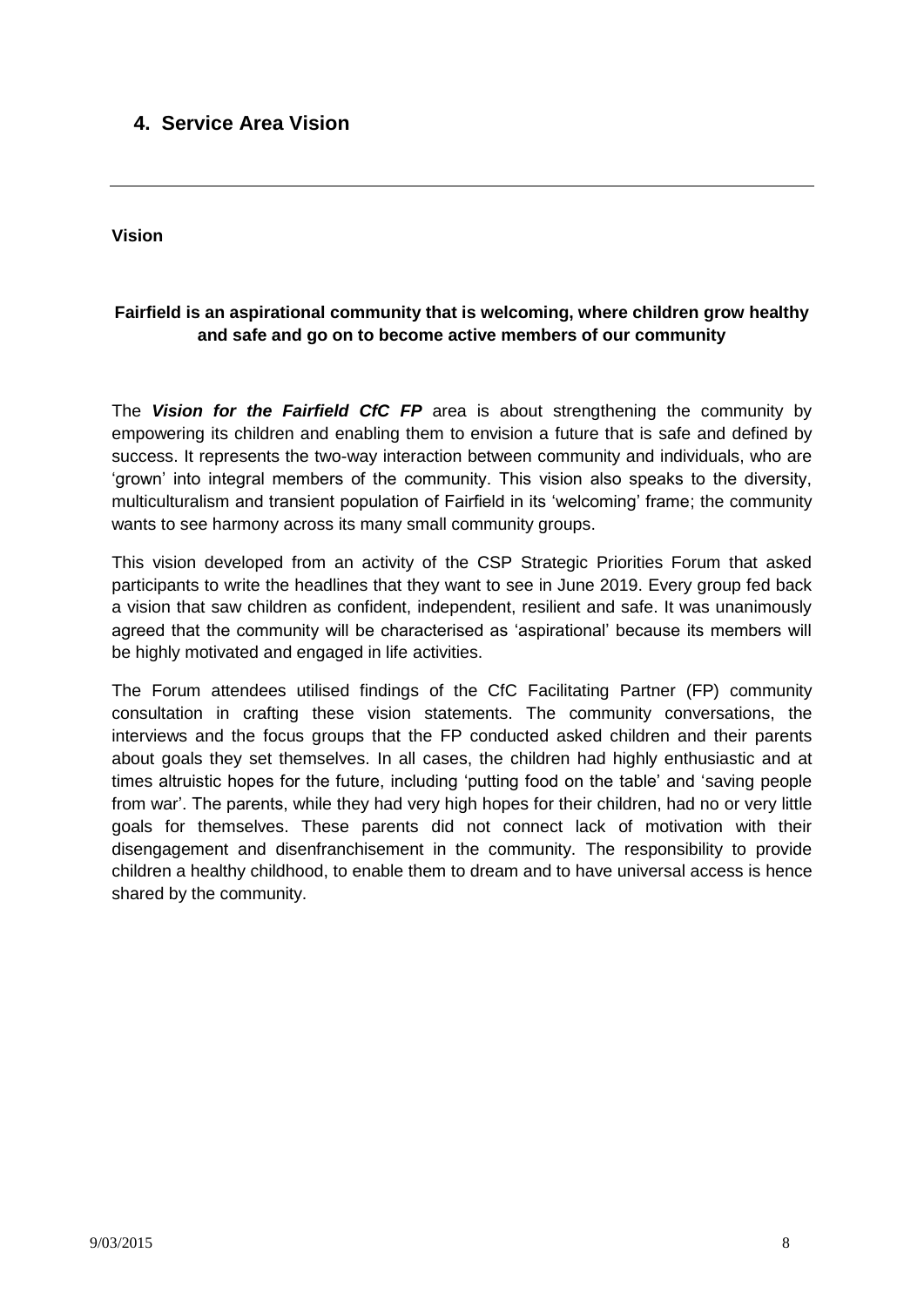# **5. Priority Areas**

### **Priority Area One**

### **Fairfield children and families utilise opportunities to connect to a social, active and inclusive community.**

#### **Overview**

This priority reflects the need for improved social support and networks for children and families living in the Fairfield CfC FP area. This pattern emerged strongly through the community consultation process and is reflected in public data such as NATSEM 2014, which indicates that only 14% of children 0-4 attend preschool in Fairfield East and 17.7% in Fairfield West. This was further highlighted through the community consultation process that found children and parents seek after school and school holiday activities because of their social isolation and need for support networks.

Responses to the FP's survey questions that asked who respondents talk to and what strategies they use to feel better when they are unhappy overwhelmingly indicated a lack of access to appropriate support networks in the home and outside it. Furthermore, there is a lack of free or affordable recreational activities for children and parents in the area. Respondents, ranging from children 5 years of age to grandparents stated that recreational activities are very expensive and that they simply cannot utilise available options. In an area like Fairfield East, where the AEDC shows 14.5% of children experience vulnerability in Social Competence, there are no free public recreational spaces. Free regular activities in Fairfield CBD are limited to the library and CfC Community Partner activities.

There is also a need to increase social skills, socially acceptable behaviour and opportunities for socially isolated and excluded children and families. In the Fairfield community, children's Social Competence in AEDC was 1.3 to 1.8 times worse than the State average, and in the Communication and General Knowledge domain the whole community rated 17.2% compared with 8.5% in NSW, with Old Guildford reaching 26.3%, more than three times worse than other children in NSW and Australia. Hence, the aim of this priority will be to provide:

- welcoming, social, active and inclusive opportunities to connect children 0-12 and their families to a social, harmonious and healthy lifestyle.
- opportunities for vulnerable families to improve social networks that deliver improved social capacity, better health outcomes, parenting skills and support networks.
- active and inclusive social opportunities for a healthier, vibrant, resilient, harmonious and connected community.

#### **Families and Children Activity's Outcomes this priority will contribute to:**

Improved child wellbeing; Improved individual and family wellbeing; Improved family functioning; Improved community functioning; More cohesive community.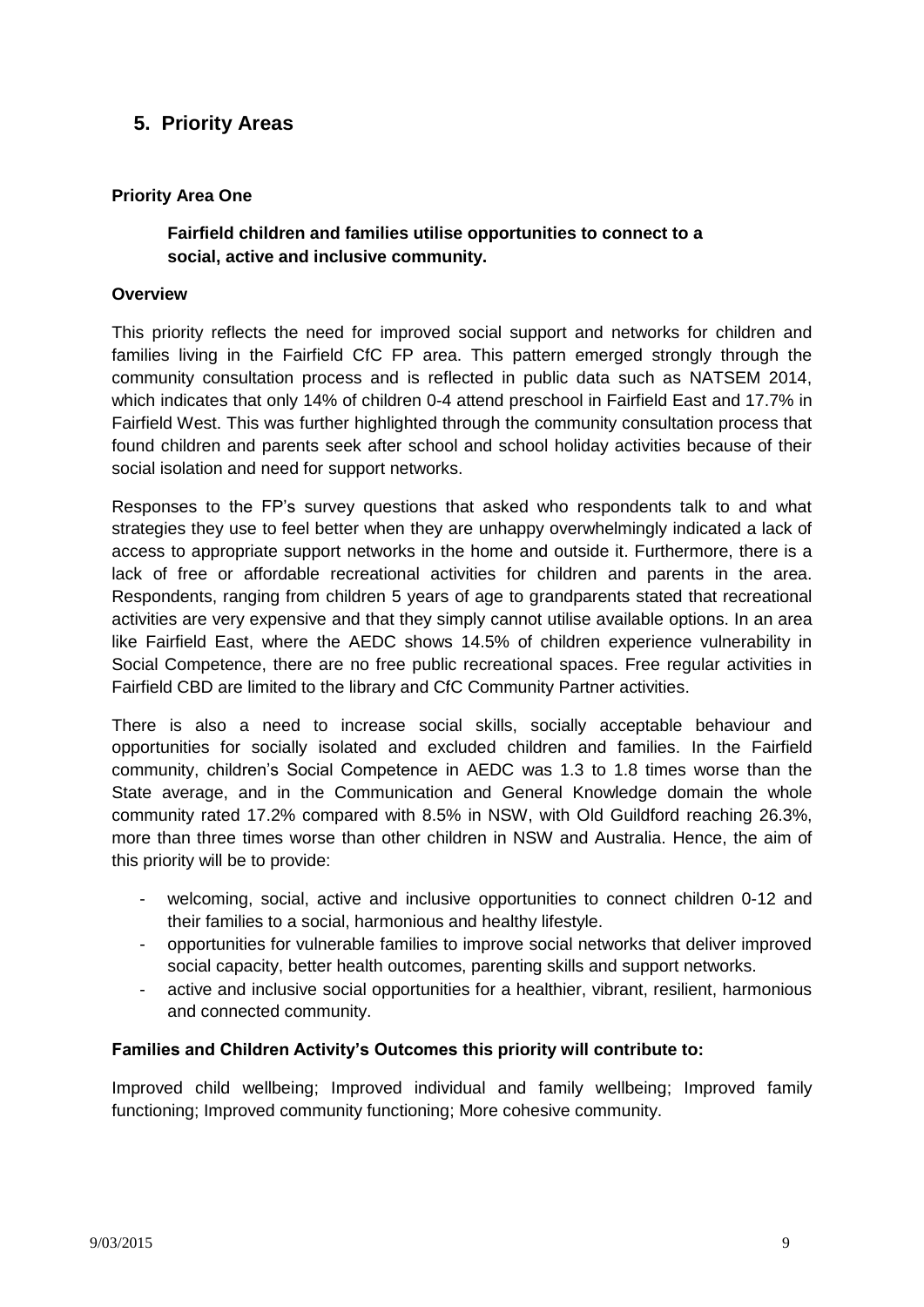#### **Communities for Children FP Objectives this priority will address:**

*Objective 1* - To improve the health and well-being of families and the development of young children, from before birth through to age 12 years, paying special attention to:

- *Healthy young families*
- *Supporting families and parents*

#### **Strategies to achieve improved outcomes**

*Funded direct service delivery: Activity Examples -* School-based social networks, playgroups and recreational groups; men's, women's and parents' groups; cultural and language groups; cross-cultural groups; visible programs and unstructured groups; cooking, music and arts groups; newly-arrived family groups; unemployed people's groups.

*Other actions by FP, CfC committee and other key players:* The FP will promote partnerships, networking and use of public spaces by service providers. The Committee members will be able to provide mentoring and coaching opportunities for Community Partners, to other service providers and to school staff.

#### **Improvement measurement: methodology**

Methodology to measure improvement and outcomes of the strategies listed will include, along the quantitative reporting, qualitative approaches to evaluating impact of networks through observation, pre and post evaluation, visibility of use of spaces and other means through which to assess success of network development.

- Children 0-5 and their families; children 5-12 and their families; extended kin network.
- Early childhood service providers: playgroups, preschool, child care, day care, family day care
- Young parents, single parents, young and older carers
- Vulnerable parents and families living with domestic violence and facing child protection issues;' Parents of refugee, trauma or torture experiences
- Service Providers: NGOs, settlement and refugee services, migrant and multicultural services, specialist groups, community groups and their leaders
- Local businesses
- Local Council
- Department of Family and Community Services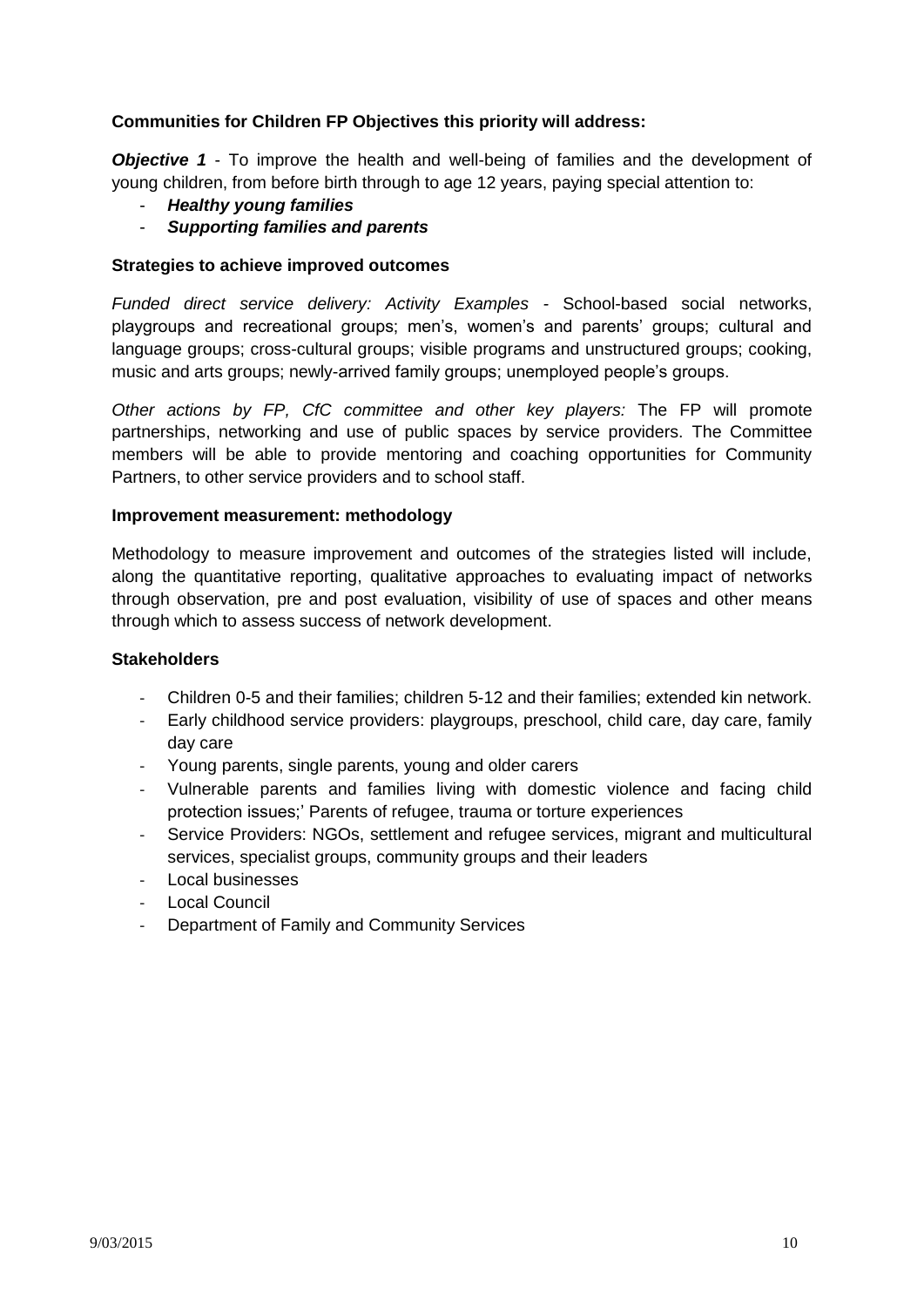#### **Priority Area Two**

#### **Fairfield children and families are well-prepared to handle life transitions.**

#### **Overview**

This priority is in response to the need of individuals in the community to be better prepared and more resilient when dealing with *life transitions*. The AEDC assessment of the preparation of children 0-5 to enter school indicates serious deficits in all 5 domains and NAPLAN results indicate that 42-74% of students at CfC Fairfield area primary schools perform in the bottom NSW quarter. With such a high number of children at risk attendance rates of 91-97% at primary school drop to 88-95% at high school, and only around 88% of youth finish Year 12. Fairfield Public School and Fairfield High School encounter the most student disengagement rates as both are home to high refugee and asylum seeker children. Fairfield High School is also host to a large Intensive English Centre (IEC).

Added to that, the transient population of newly-arrived refugees and asylum seekers places a huge demand on the schools and on settlement services in the area. Settlement services do a great job of supporting families through the welfare system in the first 6 months of families' arrival in the area, but the FP community consultation found that transition skills such as food security and cultural awareness are not addressed and the families' ability to handle living in a new country and culture is not developed.

The FP's consultation process highlighted two distinct yet related *transitional paths*: *chronological* (children 0-5, children 5-12, youth 12-18, young adults 18-24 and adults 24+) and *stage* transitions. The latter refers to social, cultural and life transitions and includes family planning, parenthood, new culture and lifestyle, cross-cultural interactions, dealing with the logistics of living in a new country, improving personal and family wellness and mental health, and being prepared to move from welfare to financial independence and employment.

#### **Families and Children Activity's Outcomes this priority will contribute to:**

Increased personal agency; Stronger family relationships; Increased parental capacity; Increased economic engagement.

#### **Communities for Children FP Objectives this priority will address:**

*Objective 1* - To improve the health and well-being of families and the development of young children, from before birth through to age 12 years, paying special attention to:

- *Early learning*
- *School Transition and engagement*

#### **Strategies to achieve improved outcomes**

*Funded direct service delivery*: *Activity Examples* - this will include support for parents to engage with their children's development and preparedness at all stages of their childhood through to primary school, high school and beyond. It will also include direct support for children to develop resilience and skills to deal with a variety of transitions. Direct service can also target newly-arrived families, long term migrants and non-migrant groups at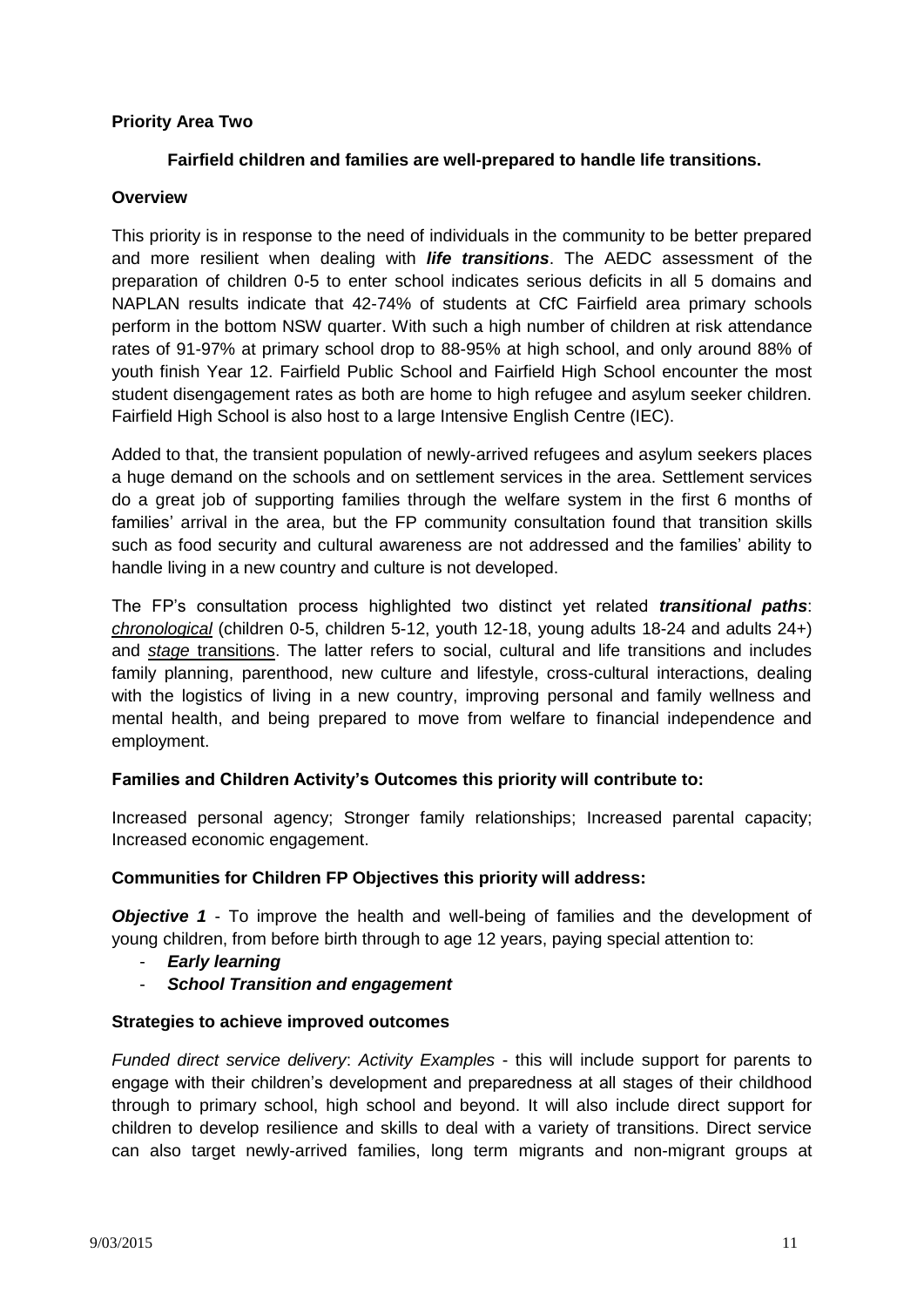Fairfield to enable them to prepare for study and/or employment, to settle into new areas and to expand their own resource base.

*Other actions by FP, CfC committee and other key players:* Support, mentoring and coaching for parents, particularly young parents and single parents, is something we can develop through the Committee and through partnerships with NGOs, Department of Human Services and Job-Seeker services. Potential for innovative social enterprising activities.

#### **Improvement measurement: methodology**

Quantitative measures in this priority will include playgroup and preschool attendance rates, school engagement and retention rates; engagement with employment and/or study; increased economic participation for parents. To support this we will measure participation and return rates of clients to programs delivered by services providers and observe: increased parental engagement, decrease in the risk that vulnerable children experience, and decrease in the overall number of children at risk. In the long term we would look for improved AEDC results and decrease in child vulnerability, as well as improved employment and education outcomes.

- Playgroups, preschool, childcare providers, family day care providers, other early childhood service providers
- Support groups for parents, mothers, fathers, separated and single parent families
- Child protection agencies
- Settlement, refugee and asylum seeker services, migrant and multicultural services
- Primary and high schools
- Department of Education
- Local businesses and job-seekers networks
- Department of Family and Community Services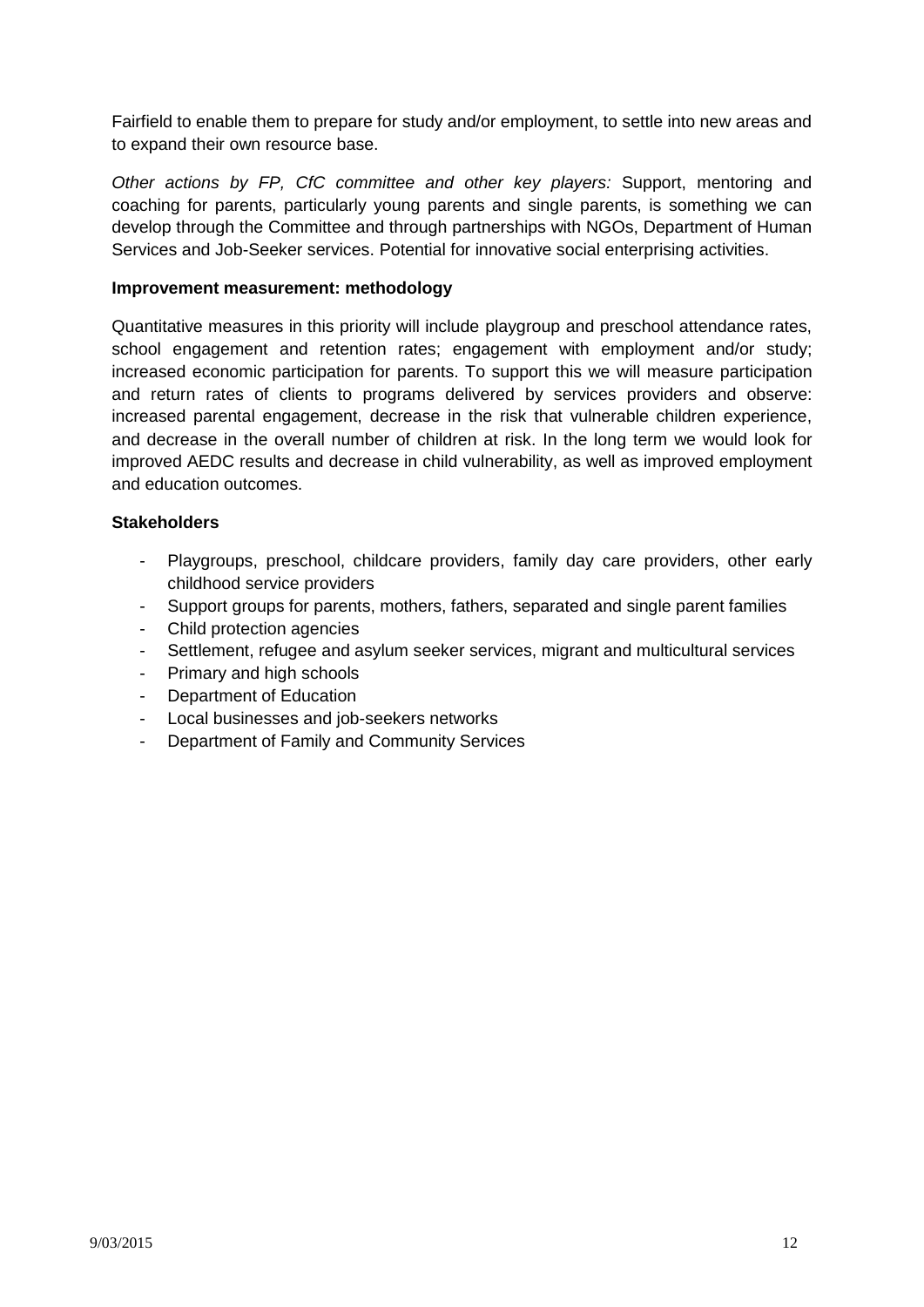#### **Priority Area Three**

# **Fairfield children and families feel empowered to engage with lifelong aspirations through education, life skills and employment.**

#### **Overview of the priority**

This priority focuses on motivation to engage in lifelong education and employment, and on aspirations that are necessary in a young child's life and that encourage them to maintain their enthusiasm and excitement for learning into adolescence and adulthood. Research by the Brotherhood of St Laurence has shown that the levels of youth disengagement is alarmingly high and in an area like Fairfield where ABS statistics indicate long-term chronic unemployment at over 2 times the national average as well as a high long-term unemployment ratio of 34% of all unemployed in long-term unemployment, there is a need to influence and to improve the perception of parents, and to support children to maintain their young energy.

The research was paralleled with the FP's consultation process where it was found that parents of children 0-12 overwhelmingly lacked aspirations for themselves. These are parents whose age ranges from 20 to over 50, yet they see no hope for themselves to do more than meet their daily living expenses, yet they expect their children to become professionals so that they can change their lives. This is in direct contrast to research by NCVER that demonstrates the academic and early career success of children is linked with aspirations espoused at home.

Hence, in this priority, the family home would be at the centre, and it would play an active role in supporting children's development before school, throughout their school and into higher education and/or work. This priority aims to create sustainable outcomes by providing support and experiences that *create aspirations* and a *strong sense of belonging* and ownership for children and their parents. Exposure to opportunities would be through pathways for children and their families that take them out of their regular cycles.

#### **Families and Children Activity's Outcomes this priority will contribute to:**

Increased personal agency; Increased positive community connectedness; Improved individual and family wellbeing; Increased economic engagement; More cohesive communities.

#### **Communities for Children FP Objectives this priority will address:**

*Objective 1* - To improve the health and well-being of families and the development of young children, from before birth through to age 12 years, paying special attention to:

- *Supporting families and parents*
- *School Transition and engagement*

#### **Strategies to achieve improved outcomes**

*Funded direct service delivery*: *Activity Examples* - effective early intervention programs and activities will engage parents in all phases of their children's development. Activities can include the whole family based and can provide family counselling and support; cross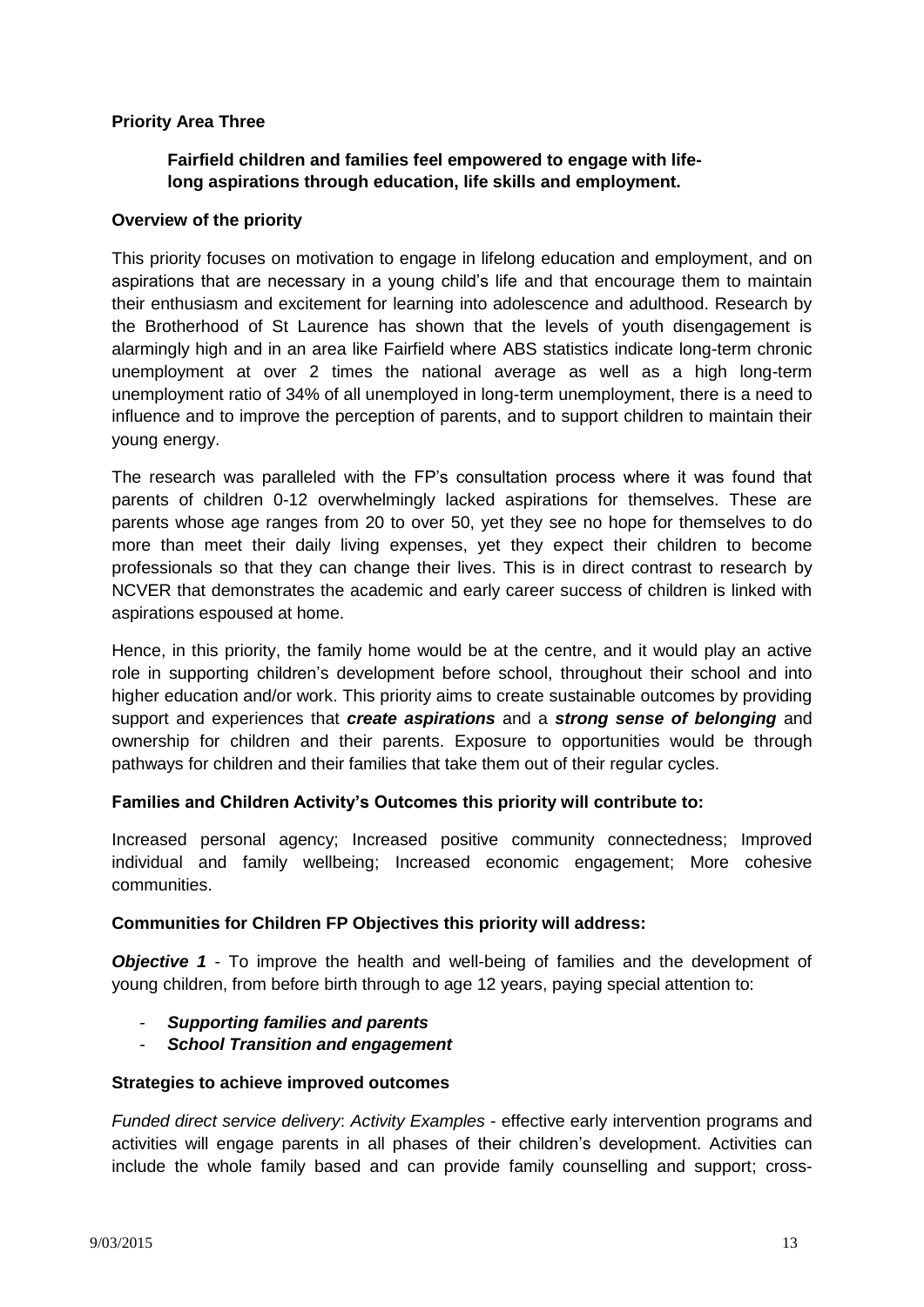cultural education; real life experiences that take children and families out of routine, connect children and their parents with the business community and enable community leaders to utilise existing resources.

*Other actions by FP, CfC committee and other key players:* local businesses and business leaders would provide mentoring experiences and skills to children and their parents; Agencies involved in education, employment and finance can support the work of services by enabling families to access opportunities and by rewarding engagement; School P&C committees would provide exemplar behaviours and opportunities for parents to be continuously engaged with their children throughout their lives.

#### **Improvement measurement: methodology**

Quantitative measures of improvement in this category would be in the number of different cultural groups that engage in early childhood activities with their children; the number of parents who engage with their children's primary and high school experiences; the number of out of school activities parents and children do together; the number of voluntary activities for fathers and children; increase in experiential, career-based education for children and their parents. Qualitative measures would include pre and post survey responses; a review of the relevant FP Scoping Document findings in 2017; information provided by CPs.

- Children 0-12, siblings, parents, young and older carers, grandparents
- Community Leaders
- Local schools and P&C groups
- Local businesses and job services providers
- Department of Human Services and Department of Education
- Department of Family and Community Services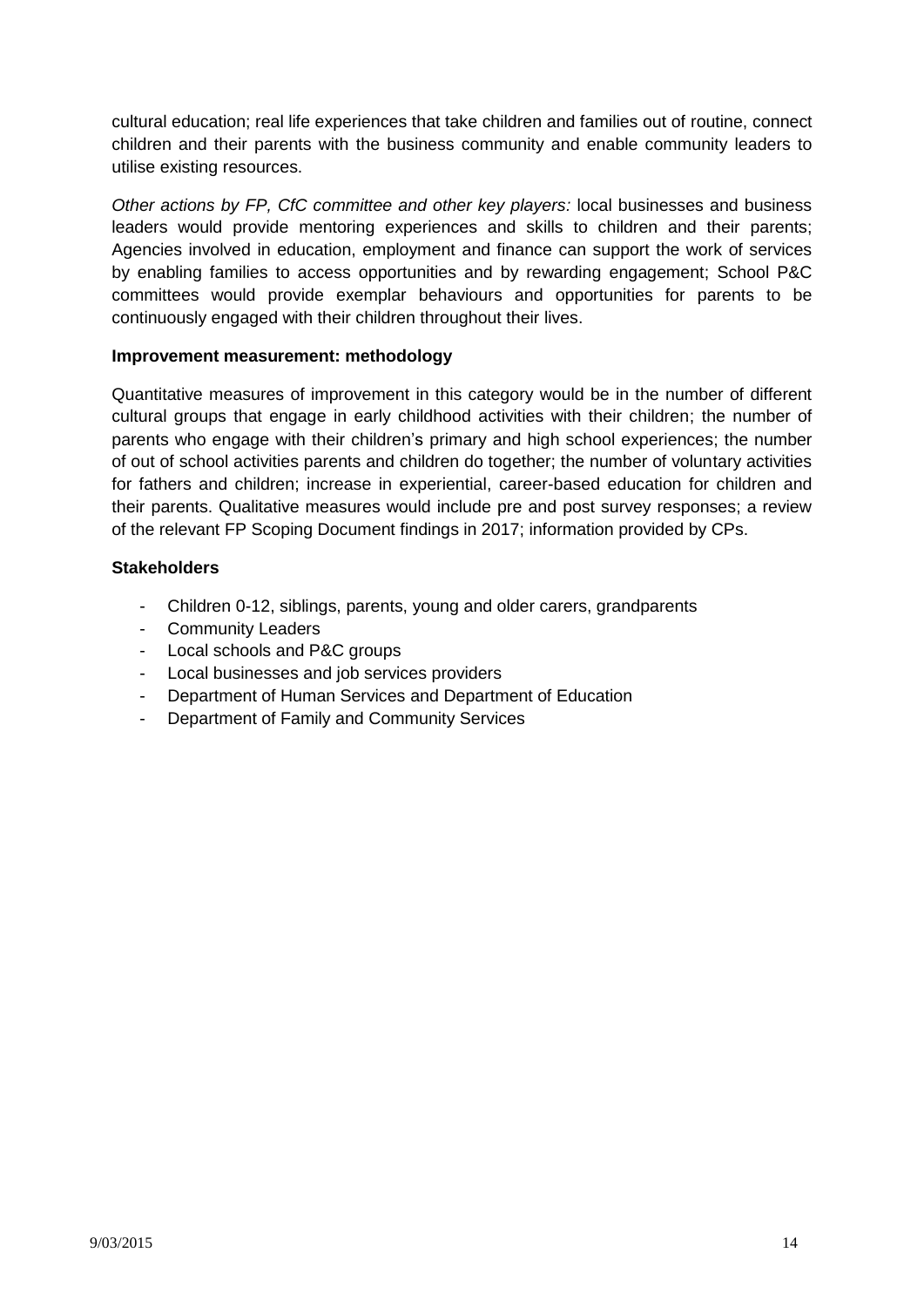#### **Priority Area Four**

## **Fairfield families have well-connected access and reach across the community.**

#### **Overview of the priority**

This priority emerged as a result of the FP's consultation where every interaction with children, parents/carers and service providers indicated that there is difficulty of access and reach between the two groups. The parents that were consulted were already engaged in at least 1 service, yet their responses to questions around what services they think would be useful to improve conditions for themselves and their children indicated that they do not know what is available beyond the service that they are already connected with. Service providers' surveys and staff interviews by the FP indicated that they struggle to reach new clients. In an area where there are high numbers of vulnerable, socially excluded and disadvantaged people, and there are many service providers who deliver programs, there is a clear need for improved reach and access across the community.

This priority aims to facilitate and influence improvement in the Fairfield service system to be more connected and accessible. It also aims to support greater reach and effective engagement with vulnerable community members. It would target community groups via their leaders, and it would engage service providers in methods to improve communication regarding needs, so that services can be effective, relevant and engaging.

Effective access and reach across the community would create sustainable connections by simplifying the multiple existing networks. Raising awareness of the relevance of services to children and their families makes them better informed about what is available in the area, and better placed to utilise the services. This priority would also increase the awareness of the power of partnerships amongst service providers and that partnerships are varied, ranging from funded to in-kind, mutually beneficial, formal and informal arrangements.

#### **Families and Children Activity's Outcomes this priority will contribute to:**

Increased use of early intervention and prevention approaches; Improved access for vulnerable or disadvantaged individuals and families; Improved community functioning; More cohesive communities.

#### **Communities for Children FP Objectives this priority will address:**

**Objective 2** - To create strong child-friendly communities that understand the importance of children and apply this capacity to maximise the health, well-being and early development of young children at the local level.

#### **Strategies to achieve improved outcomes**

*Funded direct service delivery and other actions by FP, CfC committee and other key players:* Build platforms that enhance the existing communication systems and influence improvement by utilising innovative practices. Platforms could be web-based and could utilise social networking as nearly every participant in the consultation process indicated that they have at least one device at home. Mapping and developing relationships with